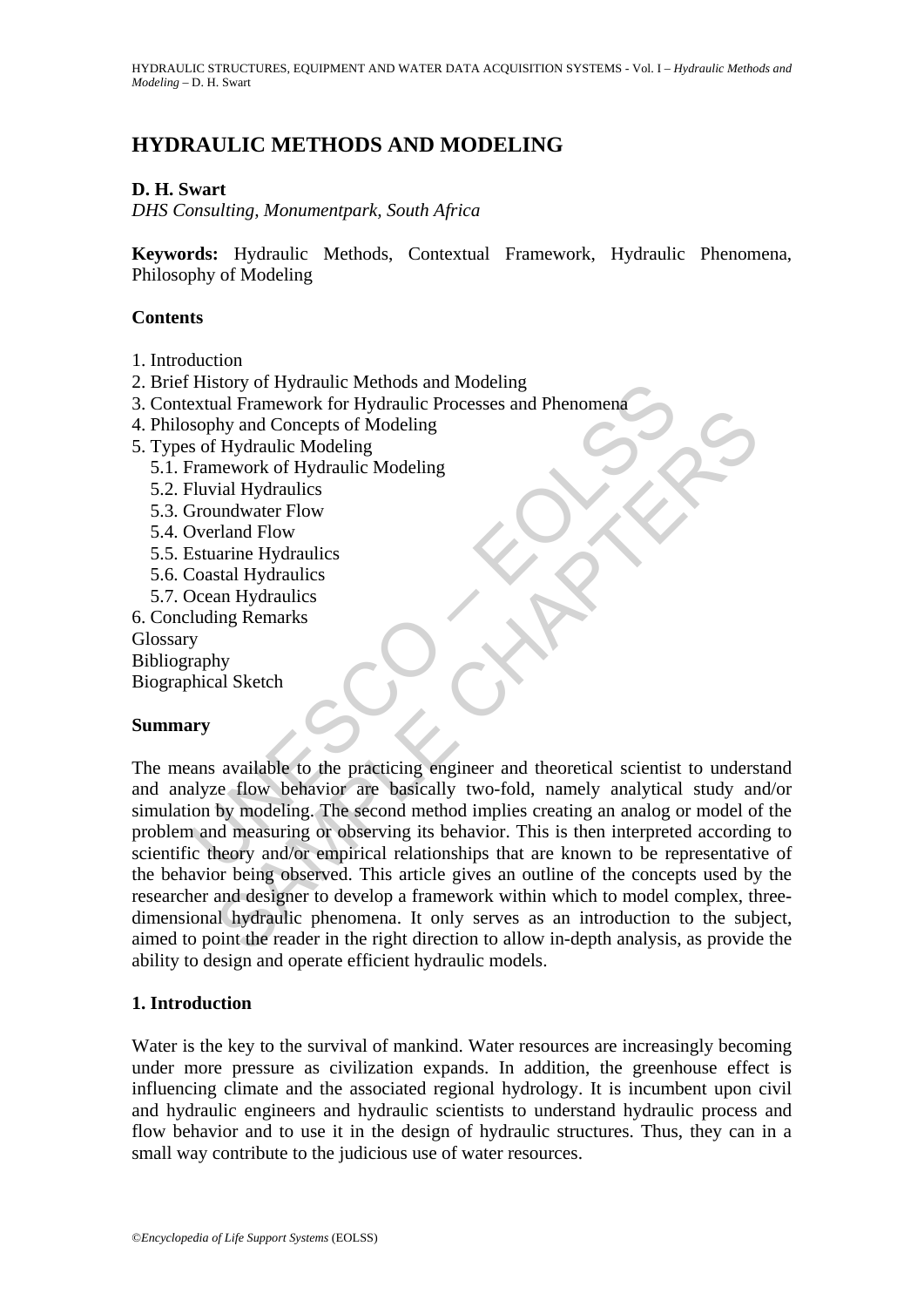The understanding of the laws of physics in general, and of hydraulics specifically, has expanded dramatically since the first recording of hydraulic observations was made more than five hundred years ago.

For simple hydraulic systems, where basically only the continuity principle is involved, understanding of hydraulic processes is exact, and the design engineer can use exact theoretical solutions to predict the behavior of such systems. In complex hydraulic systems, where the boundaries of the system itself could be mobile, such as in a river, where both the banks and the riverbed can erode or accrete, an exact understanding is not possible. Although the processes themselves are well understood, prediction of the effect of human intervention on such a system is more complex. The design engineer may have to resort to hydraulic modeling to allow a prediction of how the intervention will influence the hydraulic system (see *Applied Hydraulics*, *Flow Measurement and Control*).

This article describes the considerations used to model hydraulic phenomena. The scope of the article includes hydraulic phenomena at hydraulic structures, in rivers, estuaries, the coastal region and oceans, and overland and groundwater flows. It serves as an introduction to the topic, but does not discuss the detail of each area of modeling covered.

In essence, hydraulic modeling is a matter of trade-offs. On the one hand, answers are sought which are as accurate as possible, but on the other hand, there is the very real issue of the cost at which this accuracy is to be achieved. The true success criterion is the ability of the designer to strike just the right balance between these two aspects.

The inferred in the vention of such a system is more complex. The district of how to treat to hydraulic modeling to allow a prediction of how there the hydraulic system (see *Applied Hydraulics, Flow Me*).<br>
Since describes note the hydraulic system (see *Applied Hydraulics, Flow Measurement*<br>describes the considerations used to model hydraulic phenomena. The sele includes hydraulic phenomena at hydraulic phenomena. The sele includes hydrauli The literature abounds with articles and publications that relate to hydraulic modeling. Good reference journals, which deal both with hydraulics and with modeling, are the IAHR *Journal of Hydraulics*, *La Houille Blanche*, the ASCE *Hydraulic Engineering Journal*, the *Journal of Hydrology* and Elsevier's *Coastal Engineering Journal* (see *Hydraulic Structures for Coastal Protection*).

## **2. Brief History of Hydraulic Methods and Modeling**

There are many examples of hydraulic systems and structures in history, which predate the Renaissance by thousands of years.

Frequent examples, which date back to 3000 BC and earlier, are quoted in the literature. In Mesopotamia, there exists a network of canals, which predates the "deluge." Vaulted irrigation canals dating back to 5200 BC. were found in Nippur. The first dams were built in Egypt, under the reign of King Menes, the first of the pharaohs, around 3000 BC.

The Persians developed networks of underground canals which carried water from water-bearing geological basins over tens of kilometers to areas where water was required. The sophistication of these canals is superior to anything else reported in ancient times. The Greeks later copied many of the hydraulic achievements of its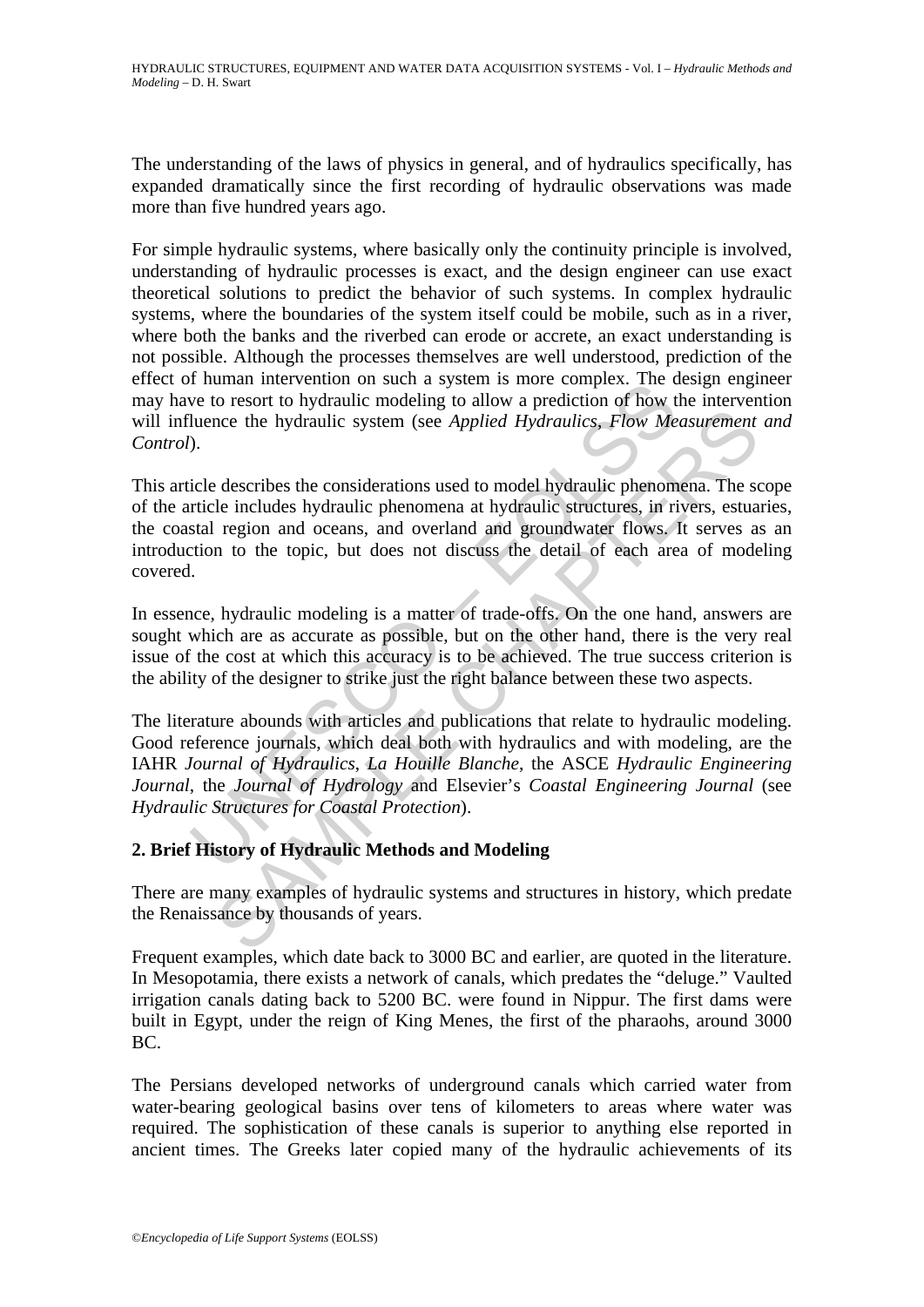"colonies," such as Egypt and Persia. When the Greek civilization faded, the Roman empire started expanding. The Romans can truly be said to be the fathers of modern water supply engineering. About a hundred significant water supply systems are known. At its peak, Rome had seventeen separate water supply systems, which in total delivered 1.5 megaliters of water per day (see *Potable Water*).

Archaeological remains exist of ports built by the Phoenicians, Carthaginians, Greeks and Romans, in the ten centuries BC in the Iberian Peninsula. Similarly, remnants of Greek and Roman ports from the same time period can be found throughout the Mediterranean Sea. No clear picture exists of what approaches were used to design and improve the hydraulic structures referred to above. However, it is reasonable to assume that some form of "hydraulic design practice" existed, which more than likely included some form of hydraulic simulation, or modeling.

The first recorded hydraulic experiments are found in the translations by Reti (ca. 1974) of the Leonardo da Vinci 1452 to 1519 papers. Da Vinci obviously had a keen grasp of what is involved in understanding flow behavior. On the one hand he summarizes the philosophy of designing human interventions in a natural environment: "O investigator do not flatter yourself that you know the things nature performs for herself but rejoice in knowing the purpose of those things designed by your own mind." On the other hand, he also understood the difference between theory and practice, as signified by the two quotes from his writings, given in Figure 1.



Figure 1. Da Vinci's views on theory and practice

It can, therefore, be said that Leonardo da Vinci turned hydraulics into a science. He wrote a treatise on hydraulics, consisting of nine individual volumes. The text is amply supported by sketches, which seem to imply that da Vinci had the use of some sort of elementary flume, in which observations were made. Apart from being a keen observationalist and experimentalist, da Vinci also designed and supervised the construction of major hydraulic structures in Italy and France. He is thus the first recorded individual to have researched hydraulics and used the experience gained in this manner for design purposes.

Unfortunately, because of his fear of retribution by the Church for his various endeavors in research, amongst others in the human anatomy, da Vinci recorded all of his work in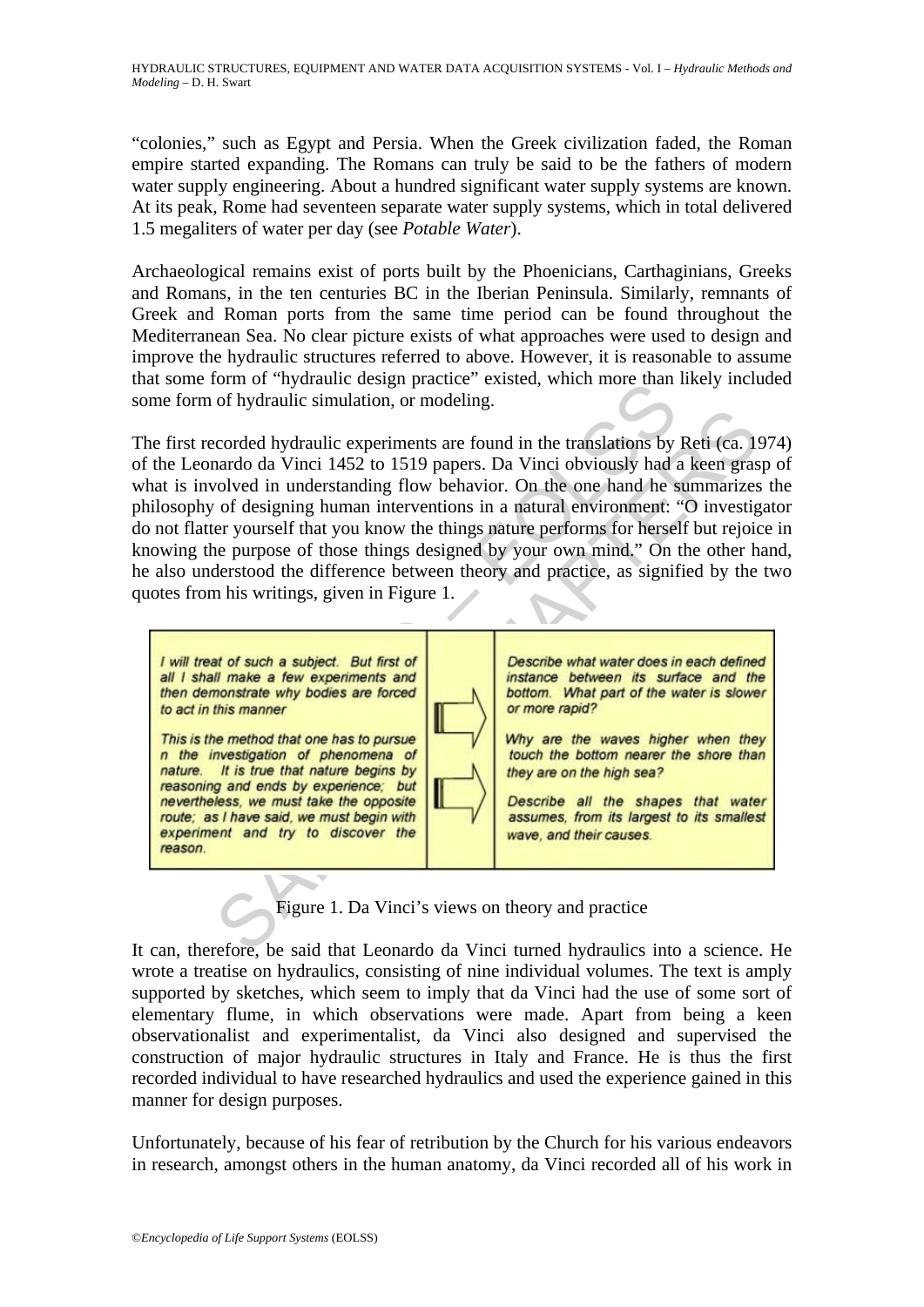a self-styled mirror-language. His work was first published ca. 1650. Only in the twentieth century, ca. 1920, was a reedited version published. As a result, much of what da Vinci had found during his studies was lost to later generations and had to be redeveloped.

Galileo Galilei (1564–1642) showed great interest in the motion of water. One of his pupils, Castelli (1577–1644) is considered to be the founder of the Italian School of Hydraulics. He developed the continuity principle, and in his writings he frequently refers to hydraulic experiments.

Many references to hydraulic studies undertaken in the seventeenth century are available, and it can safely be said that this is the time when researchers had mastered the principles that were originally developed by da Vinci, but sadly not shared by him. Hydraulic modeling and design was already becoming accepted practice by the seventeenth century.

The model and were originary developed by da vincit, out sady not<br>lic modeling and design was already becoming accepted premhi century.<br>sighteenth and nineteenth centuries, rapid advances were made in<br>anding of hydraulics In the eighteenth and nineteenth centuries, rapid advances were made in Europe in the understanding of hydraulics and the physical laws that govern it. This period also saw the advent of numerous empirical approaches to hydraulic phenomena, that is, numerical and/or approximate approaches based on observation of water-flow behavior. Much of what was recorded was based on trial-and-error, but gradually the subject field was becoming more scientific, and the foundations for modern-day hydraulic modeling and design were being formed.

### **3. Contextual Framework for Hydraulic Processes and Phenomena**

In order to understand the principles behind hydraulic modeling, it is first necessary to develop a simple reference framework. The discussion below should be read in conjunction with the theme articles on hydraulics and fluid mechanics.

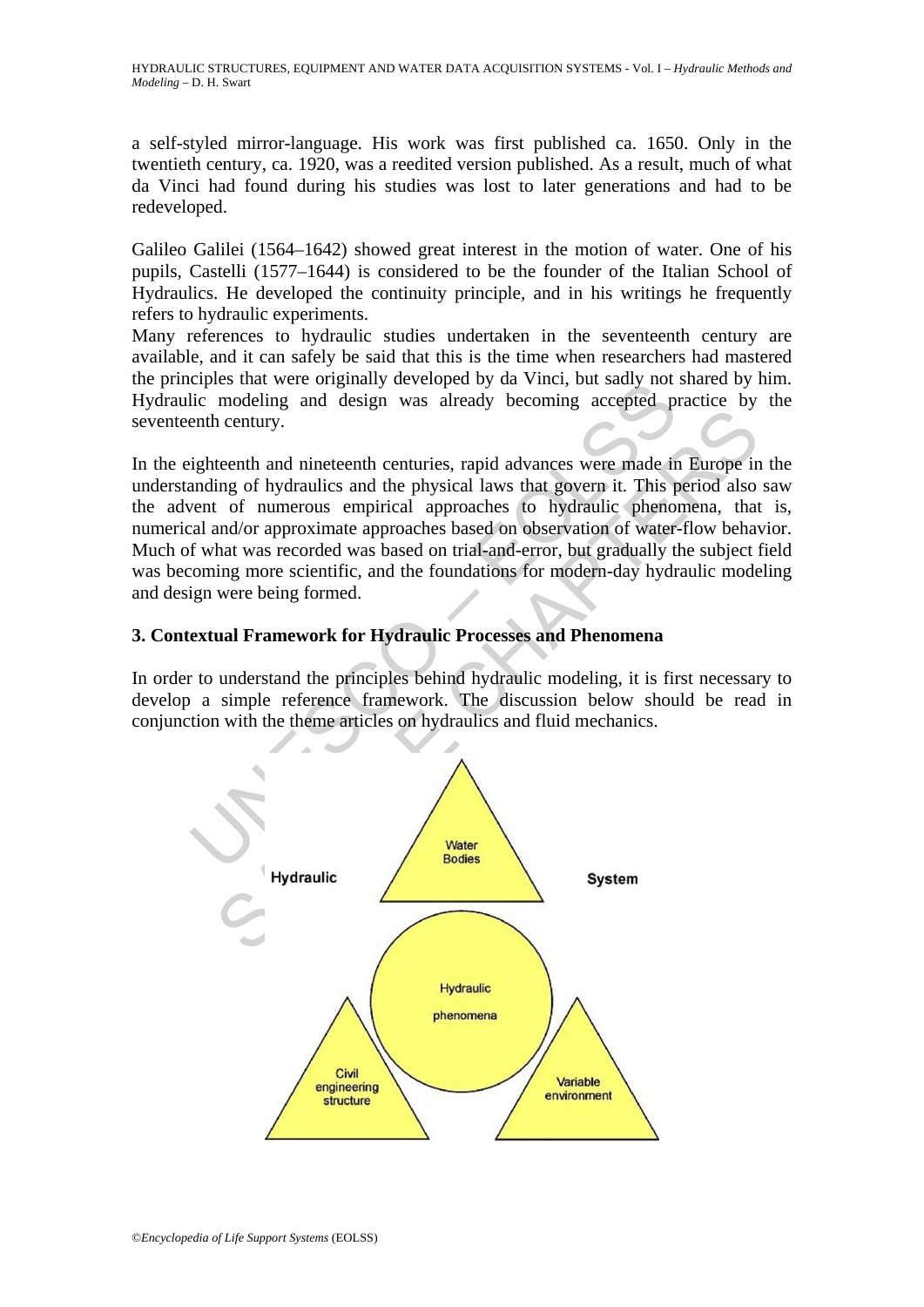### Figure 2. The hydraulic balance

For the purpose of this discussion, consider a hydraulic system which can contain any number of complex elements. Figure 2 schematically shows the elements, which would be in some sort of dynamic balance in a system of this nature. The discussion below is done from a modeling perspective.

*The water body*: Hydraulics and fluid mechanics deal with the behavior of fluids at rest and/or in motion. Typically, this article considers the modeling of fluids in motion. Density and viscosity are the two key fluid properties which help determine fluid motion. Fluid density simply represents the fluid mass per unit volume. Fluid viscosity determines the amount of resistance to a shearing force (see *Fluids at Rest and in Motion*).

When the fluid body also contains suspended particulate matter, specific gravity is also important. It denotes the ratio between the mass of the particulate substance and that of a similar volume of water (see *Sedimentation Data Acquisition*).

When fluid motion is through porous substances, such as in groundwater flow, the capillary forces become important. They reflect the relative magnitude of the cohesion of the fluid and the adhesion of the capillary-pore walls, formed by the narrow spaces between closely packed particles (see *Ground Water Hydraulics*).

When modeling the behavior of hydraulic water bodies, the interrelated scaling of these properties in nature, in relation to their similarly interrelated scaled counterparts in the model, is of crucial importance. The principle of similitude between prototype and model must be maintained, pertaining to geometric, kinematic and dynamic scaling, as will be discussed in Section 4 below.

Internal and the extended particulate matter, specifically and the fluid body also contains suspended particulate matter, specific int. It denotes the ratio between the mass of the particulate substant volume of water (see fluid body also contains suspended particulate matter, specific gravity is<br>It denotes the ratio between the mass of the particulate substance and tha<br>blume of water (see *Sedimentation Data Acquisition*).<br>A motion is throu *The variable environment (natural interfaces):* The water body under consideration is set in a variable environment. In the extreme case, where the hydraulic system is simply a reservoir with an open inflow and a restricted pipe outflow, the environment consists only of the inflow and outflow and the reservoir with its particular geometry. In such a simple system, an analytical solution is available. However, if the water body is an estuary, consider the following complex situation:

- the estuary mouth is open to the sea;
- the possibility of overland runoff into the estuary exists;
- various little streams enter the estuary proper;
- a road and a train bridge cut across the estuarine flood plain, partially obstructing the flow through their columns; and
- upstream of the estuary, a dam has been built, which totally altered the flood hydrograph in its downstream reaches.

In order to be able to understand fully hydraulic behavior in such a system, the complex interactions between these various environmental elements and the water body need to be understood (see *Hydroinformatics*, *Environmental Assessment of Hydraulic Engineering Works*).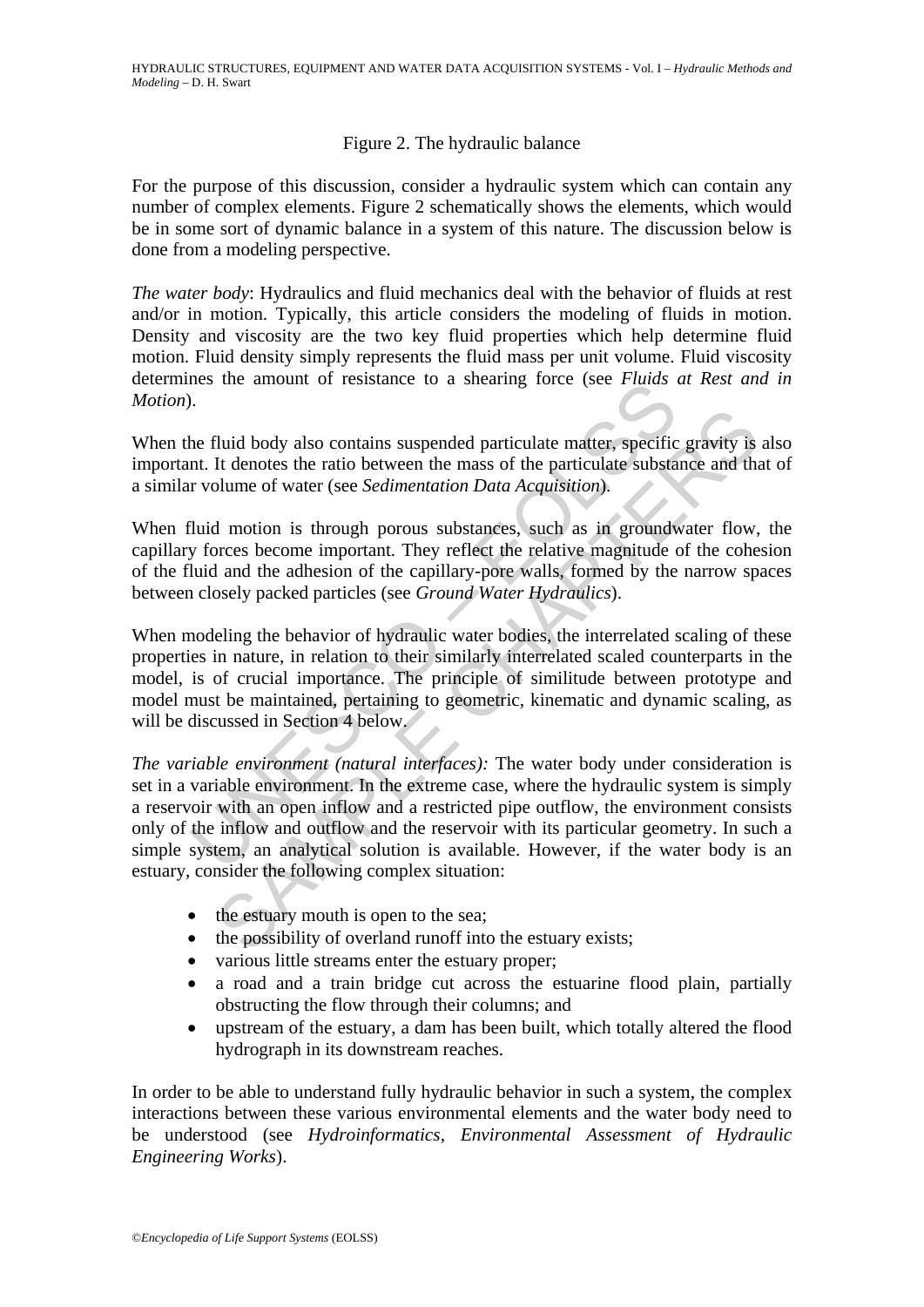*Civil engineering structures (man-made interfaces):* When evaluating civil engineering or other man-made structures, both action and reaction need to be considered. One the one hand, these structures impede the fluid flow, whilst on the other hand, the fluids exert forces on the structures. Engineering design is all about the optimization of these two factors. Phenomena playing a role in the vicinity of structures and/or other obstructions, are motion-induced fluid forces, as well as scour and deposition processes (see *Loads on Earth- and Rock-fill Dams Arising from Water and Wind*).

*Hydraulic phenomena:* Fluid motion can be either steady or unsteady. This way of looking at flow uses time as the yardstick. If the flow does not change over a given time period, the flow is steady. Uniform flow occurs when the cross-section of the flow remains constant at every section along the flow path. Varied flow occurs when the opposite is true.

Fluid motion is inherently controlled by two basic laws of nature, namely, the continuity principle, and the equations of motion. These two laws specify the conservation of mass, momentum and energy (see *Fluid Mechanics*).

The continuity equation can be written as follows:

$$
\frac{D\rho}{Dt} + \rho \left( \frac{\partial u}{\partial x} + \frac{\partial v}{\partial y} + \frac{\partial w}{\partial z} \right) = 0
$$
 (1)

where  $D/Dt$  = total derivative, or total rate of increase

UNESCO – EOLSS SAMPLE CHAPTERS local term convective term *uvw t xyz* ⎡ ⎤ ∂ ∂∂ ∂ ⎡ ⎤ = + ++ ⎢ ⎥ ⎢ ⎥ ⎣ ⎦ ∂ ∂∂∂ ⎣ ⎦ (2)

 $x, y, z = 3$  directions of potential motion, with *x* as principal direction  $u, v, w$  =velocity components in the *x*, *y* and *z* directions  $\rho$  = mass density of fluid

The equation of motion can, in a general form, be written as:

Surface forces  $+$  body forces  $=$  (mass).(acceleration)

This can be rewritten to read:

$$
X - 1/\rho \cdot \left(\frac{\partial p}{\partial x}\right) = \frac{Du}{Dt} \tag{3}
$$

Similar equations apply in the *y*- and *z*-directions.

In the above:

 $X =$  body forces per unit mass, in the *x*-direction.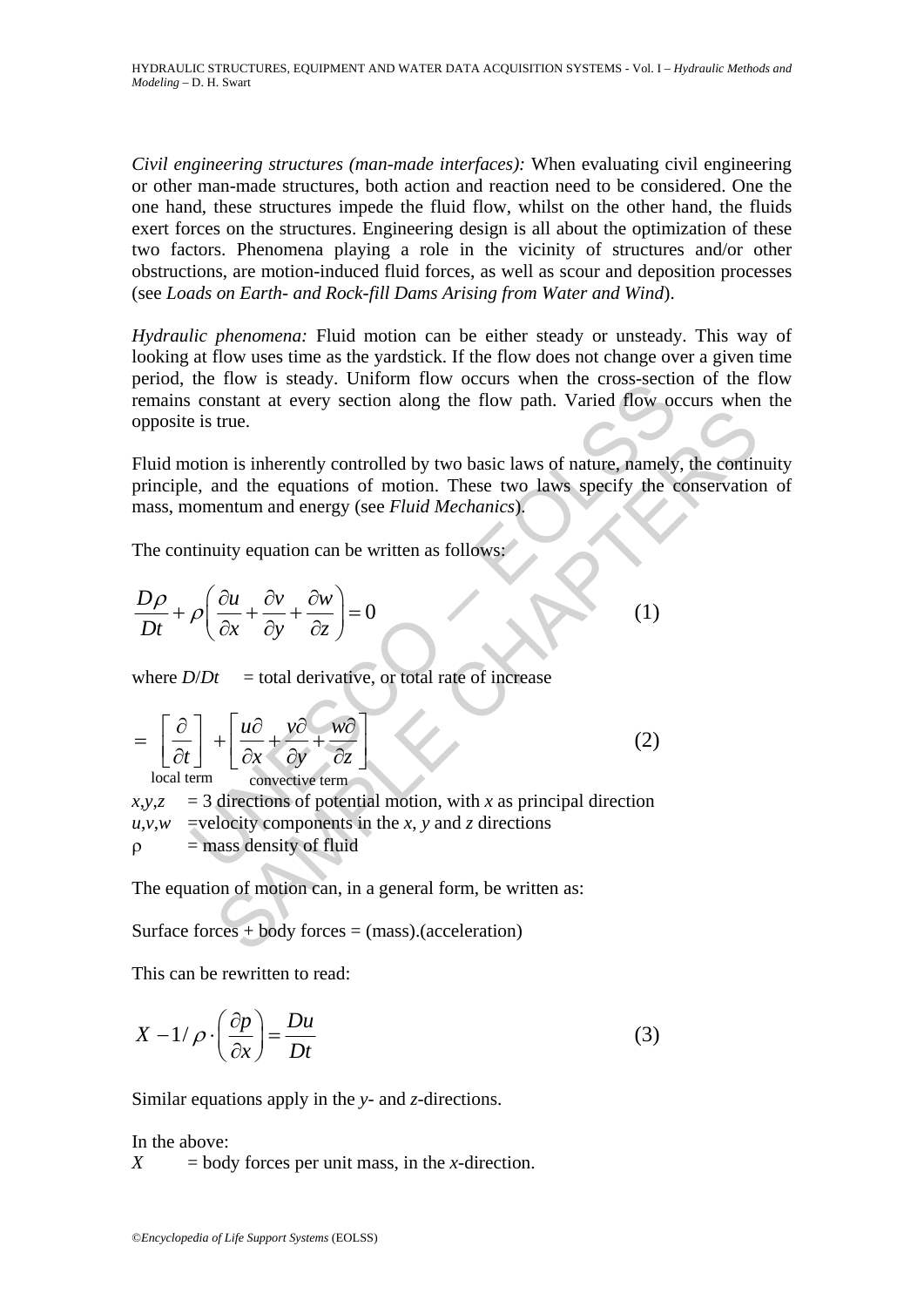#### *p* = pressure force per unit area.

Depending on the exact nature of the fluid phenomena under consideration, these equations can be combined to develop governing equations for such phenomena (see *Fluid Mechanics*).

Examples will be given in the next sections, which deal with the modeling of hydraulic phenomena.



#### **Bibliography**

Blain W. R. and Ouazard D. (1990). *Hydraulic Engineering: Software Applications*; Proceedings of the Third International Conference on Hydraulic Engineering Software, Massachusetts, USA. Southampton, Boston: Computational Mechanics Publications. [This conference proceedings volume contains an excellent overview of the major issues involved with modeling of hydraulic phenomena.]

Ippen A. T. (ed.) (1966). *Estuary and Coastline Hydrodynamics*, 744 pp. New York: McGraw-Hill. [This textbook contains a superb analysis of all aspects of estuarine inlet and coastal hydraulics and related phenomena, and provides an essential basis for the hydraulic modeler.]

Prandle D. and Lane A. (eds.) (2000). Special Issue on Operational Oceanography in Coastal Waters. *Coastal Engineering*, **41**(1-3). [This volume of the journal contains an excellent overview of all the leading-edge aspects of modeling ocean hydraulics.]

Sililo O. (2000). *Past Achievements and Future Challenges*. Proceedings of the XXXth International Association of Hydrologists (IAH) Congress on Groundwater, Cape Town, South Africa. Rotterdam/Brookfield: Balkema. [This conference proceedings volume contains an excellent overview of all aspects of groundwater hydraulics and aquifer dynamics.]

Wiegel R. L. (1964). *Oceanographical Engineering*, circa 1000 pp. New York: Prentice-Hall. [This textbook provides a good theoretical treatment of hydrodynamic phenomena in the near-shore and ocean areas.]

Yalin M. S. (1971). *Theory of Hydraulic Models*, 266 pp. New York: MacMillan. [This book enunciates the principles of hydraulic models in laymen's terms.]

#### **Biographical Sketch**